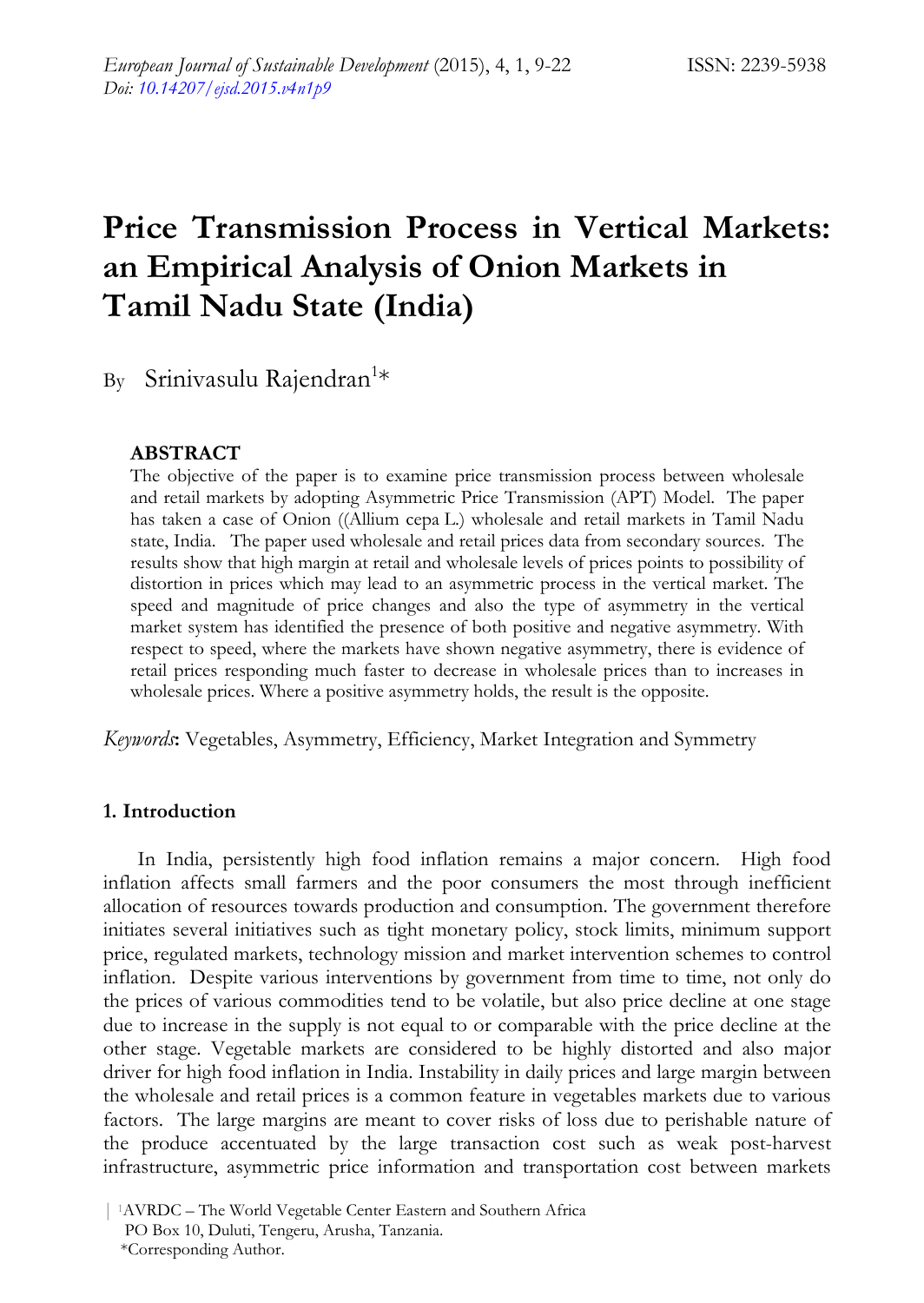(Minten at al, 2010; Vasisht et al, 2008). These losses leads farmers to face instability in income and prices (Acharya, 2004).

The Asymmetric Price Transmission (APT) process is well researched in the case of many commodities in the developed countries but has less focused in the Indian context except Bathla and Srinivasulu (2011) study. However, these studies were focused mainly on major crops. Therefore, the present paper is an addition to literature. The objective of this paper is to examine price transmission process between wholesale and retail markets by taking a case of one vegetable viz. Onion as prices of vegetables is one of the main drivers behind the persistent high food inflation in India. The analysis is done for major Onion market in Tamil Nadu. The hypothesis is that price transmission in a vertical market system is symmetric which indicates that market is efficient. Both precointegration and error correction techniques have been used to empirically estimate the magnitude of APT between wholesale and retail price of selected fruits and vegetables. The study is divided into four sections. First section presents the conceptual framework used for estimating marketing efficiency through the movement of prices in spatial and vertical marketing systems. The second section focuses on data and methodology. The third section analyses empirical results followed by main findings in the last section.

# **2. Conceptual Framework: Pricing Efficiency Through Apt**

Pricing efficiency is a part of the broader framework of marketing efficiency. To achieve efficiency in the marketing system both vertically and spatially, free flow of goods and information over form, space, and time is essential (Barrett 1996). This is also of vital importance for the optimal allocation of resources in the production process. Among many aspects, producers' decisions related to resource allocation are directed by information on market price (Timmer et al. 1983). It is argued that efficient price formation is essential for efficient allocation of resources in a market-directed economy. Literature also suggests that socially inefficient allocation of resources may occur even in competitive markets.

In general, prices are formed efficiently when a large number of buyers and sellers, all with similar access to relevant market information, interact to agree on a price as a basis for exchange. However, literature has shown that many markets have failed because the cost of using the market for a transaction is too high relative to the benefits yields from the transaction. Transactions costs include not only transportation cost but also the consequences of imperfect and asymmetrical information that leads to adverse selection and moral hazards as a consequence of the opportunistic behaviour it allows (Stiglitz and Weiss 1981, Meyer and Von Cramon Taubadel 2004). Often, sources of asymmetry, market failure and inefficient allocation of resources are due to the presence of monopolistic tendency among traders, adjustment and menu cost and public intervention (Meyer and Von Cramon-Taubadel 2004, Vavra and Goodwin 2005, Hassouneh et al. 2012).

Pricing efficiency has been analysed based on correlation between prices in pairs of regions and integration under the broad approach of market integration. However, this approach failed to consider the existence of transaction costs and took co-movement of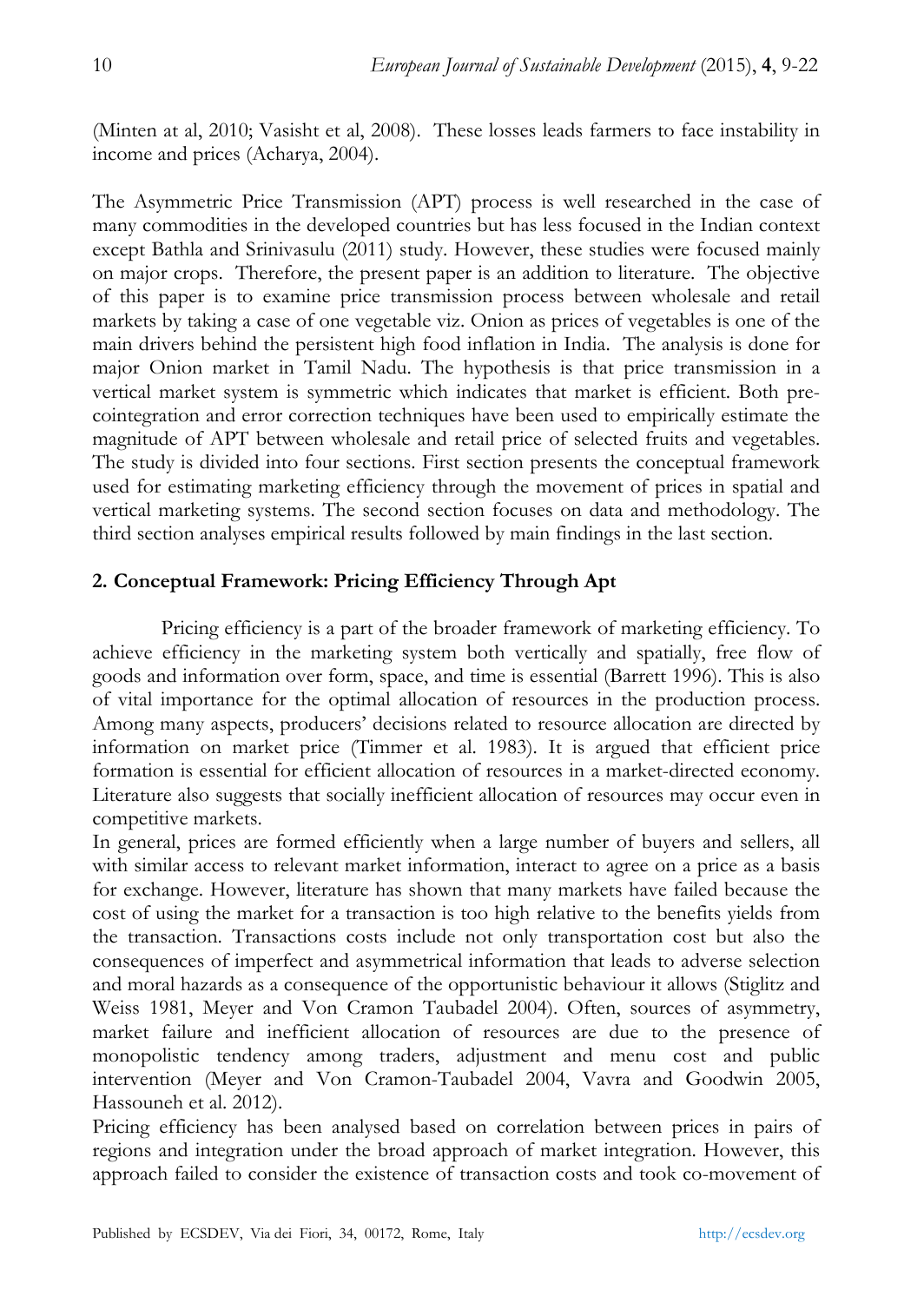prices as evidence of market integration. In view of advances in time series analysis, several studies have focused on integration between prices across spatial markets using co-integration techniques. The analysis is based on the notion of 'Law of One Price (LOP)' whereby a group of prices move proportionately to each other over time (Ardeni 1989, Baffes 1991, (Ravallion 1986, Alderman 1993, Dercon and Lulseged, 1995, Badiane and Shively 1998, Kumar 2006, Bathla 2008).

These studies have assumed symmetric price response in the sense that a shock of a given magnitude to the central market/one level would elicit the same response in the local markets/second level, regardless of whether the shock reflect a price decrease or increase. The latter aspect is studied within a broad framework of Asymmetric Price Transmission (APT). Peltzman (2000) says that APT is also informally called "rockets and feathers". The author further emphasized the importance and predictability of APT in the context of failure in the economic theory of markets. Meyer and Von Cramon-Taubadel (2004) have surmised that a possible implication of APT is that "consumers are not benefiting from a price reduction at the producers' level, or producers might not benefit from a price increase at the retail level due to several factors". Some of the factors include market power, imperfect information and tacit collusion among traders.

The term "asymmetric" signifies "the reaction of the price at one level of the marketing chain to a price change at another level depending on whether the initial change is positive or negative" (Von Cramon-Taubadel 1998). According to Peltzman (2000), asymmetry is either positive or negative: "if retail price reacts more fully or rapidly to an increase in farm price than to a decrease, the asymmetry is termed positive". Correspondingly, "negative asymmetry denotes a situation in which retail price reacts more fully or rapidly to a decrease in farm price than to an increase".

# **3. Materials and Methods**

The data used for the purpose is collected from secondary sources. Daily wholesale and retail prices of onion crop by market were collected for the period December 2008 to July 2011 from Dynamic Market Intelligence (DMI), which is monitored by the Tamil Nadu Agricultural University and Department of Agricultural Marketing, Government of Tamil Nadu. The series is converted into weekly prices. The APT is analysed for three different price series – nominal, real and seasonally adjusted – based on decomposition of prices.

To decompose the price series, the study first separated the seasonal factors from the actual series by adopting moving average method and estimated a de-seasonalized series. Next, the trend factor was eliminated. The remaining residual series contains only the cyclical and irregular factors. This methodology derives from Kenney and Keeping (1962). Based on the seasonally adjusted series, APT has been performed only for the major crops, tomato and onion, for comparison with other series. The daily prices have been converted into weekly prices for the analysis.

The nominal prices have been deflated by price index to convert into real prices using Wholesale Price Index (WPI) and Consumer Price Index (CPI) at constant 2004-5 prices. WPI was sourced from the Office of the Economic Advisor, Government of India; CPI was sourced from the Labour Bureau, Ministry of Labour, Government of India. For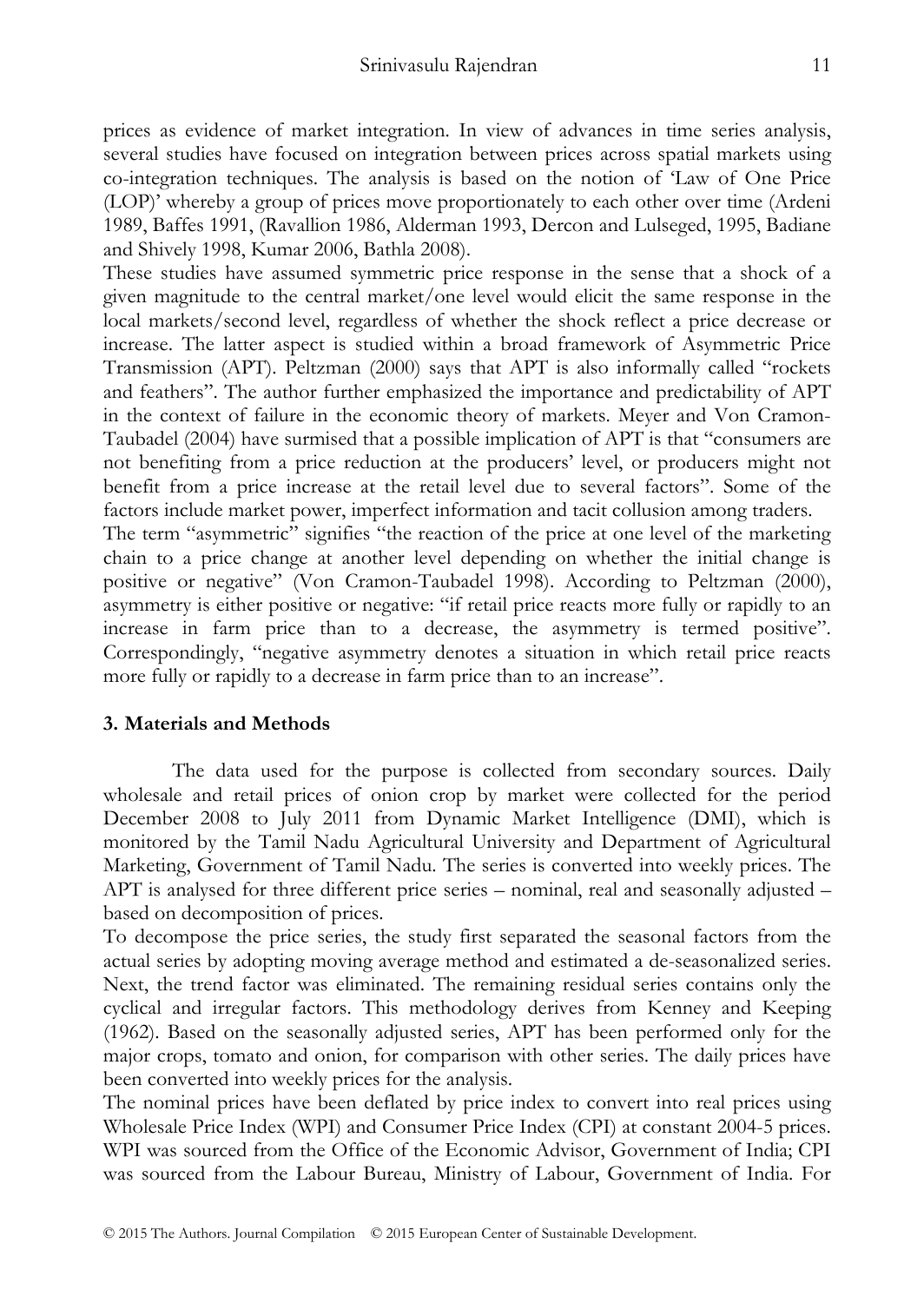Onion crop, first, the grades were filtered to retain first-grade category products due to price variation within the markets. Second, the markets were decided on the basis of (i) complete availability of the weekly price data series, (ii) capturing the dynamics of the nature of the price transmission between wholesale and retail prices, and (iii) major terminal markets for Onion. Literature has shown that the nature of price adjustment varies across varieties, perishable nature of crops, geographical condition, weather, and location (Hassan and Simioni 2001, Ward 1982, Perez-Mesa et al. 2010). Price of Onion and nineteen varieties (including hybrid and local varieties) in seven districts have been chosen. Details are given in Appendix Tables A.1. The unit of prices reported as per Rs/Kg.

Several approaches have been employed to test market integration and asymmetry based on price transmission. In this paper, integration between the wholesale and retail prices has been tested using unit root and co-integration technique based on Augmented Dickey-Fuller (ADF), Augmented Engle-Granger (E-G), Cointegrating Regression Durbin Watson (CRDW) test. Once a long-run association between two commodities is established, test for asymmetry is done based on APT through pre-co-integration, cointegration and error correction techniques. There are several variants of these approaches based on the first or second difference in the explanatory variables and/or with and without use of dummies. The most acceptable one for pre-co-integration approach is suggested by Wolffram (1971), adopted by Houck (1977) and later extended by Ward (1982). The most widely used for co-integration-error correction is the one suggested by Von Cramon-Taubadel and Loy (1996). Meyer and Von Cramon Taubadel (2004) suggest the following equation as the starting point, assuming symmetric and linear price transmission (vertical).  $P^{out}$  (retail price) and  $P^{in}$  (wholesale price) are the firm's output and input prices in period t, also referred to as downstream and upstream prices. It is assumed that  $P<sup>out</sup><sub>t</sub>$  is caused by  $P<sup>in</sup><sub>t</sub>$ .<sup>1</sup>

#### $\mathbf{P}^{\text{out}}_{t} = \alpha_0 + \beta_1 \mathbf{P}^{\text{in}}_{t} + \mu_t$  (1)

 $\ddot{\phantom{a}}$ 

Farrell (1952) and subsequently Tweeten and Quance (1969) used this equation in a broader sense of irreversibility. Equation (2) is a translation of their original equation for supply analysis in the context of APT.

#### $P<sup>out</sup><sub>t</sub> = \alpha_0 + \beta_1 + D + \beta_2 + P<sup>in</sup><sub>t</sub> + \beta_1 - D + \beta_2 + P<sup>in</sup><sub>t</sub>$  (2)

 $D^+$  and  $D^-$  are dummy variables. The following two conditions have to be met.

1.  $D^+{}_{t} = 1$  if  $P^m{}_{t} > P^m{}_{t-1}$ ;  $D^+{}_{t} = 0$  otherwise.

2.  $D_t = 1$  if  $P_{t}^m$  <  $P_{t-1}$ ;  $D_t = 0$  otherwise.

Using these dummy variables, the input price is split into two variables: one that includes only increasing input price and another that includes only decreasing price. As a result, two input price adjustment coefficients are estimated (see Equation 2). These are,  $\beta_1$ <sup>+</sup> (positive) for the increasing input price phases and  $\beta_1$  (negative) for the decreasing input price phases. Based on F-test, symmetric price transmission is rejected if  $\beta_1$ <sup>+</sup> and  $\beta_1$ <sup>-</sup> are significantly different from one another. Rejection of  $H_0$  indicates asymmetry or non-

<sup>1</sup> If logarithms of prices are used, a constant relative rather than a constant absolute margin is assumed (Peltzman 2000).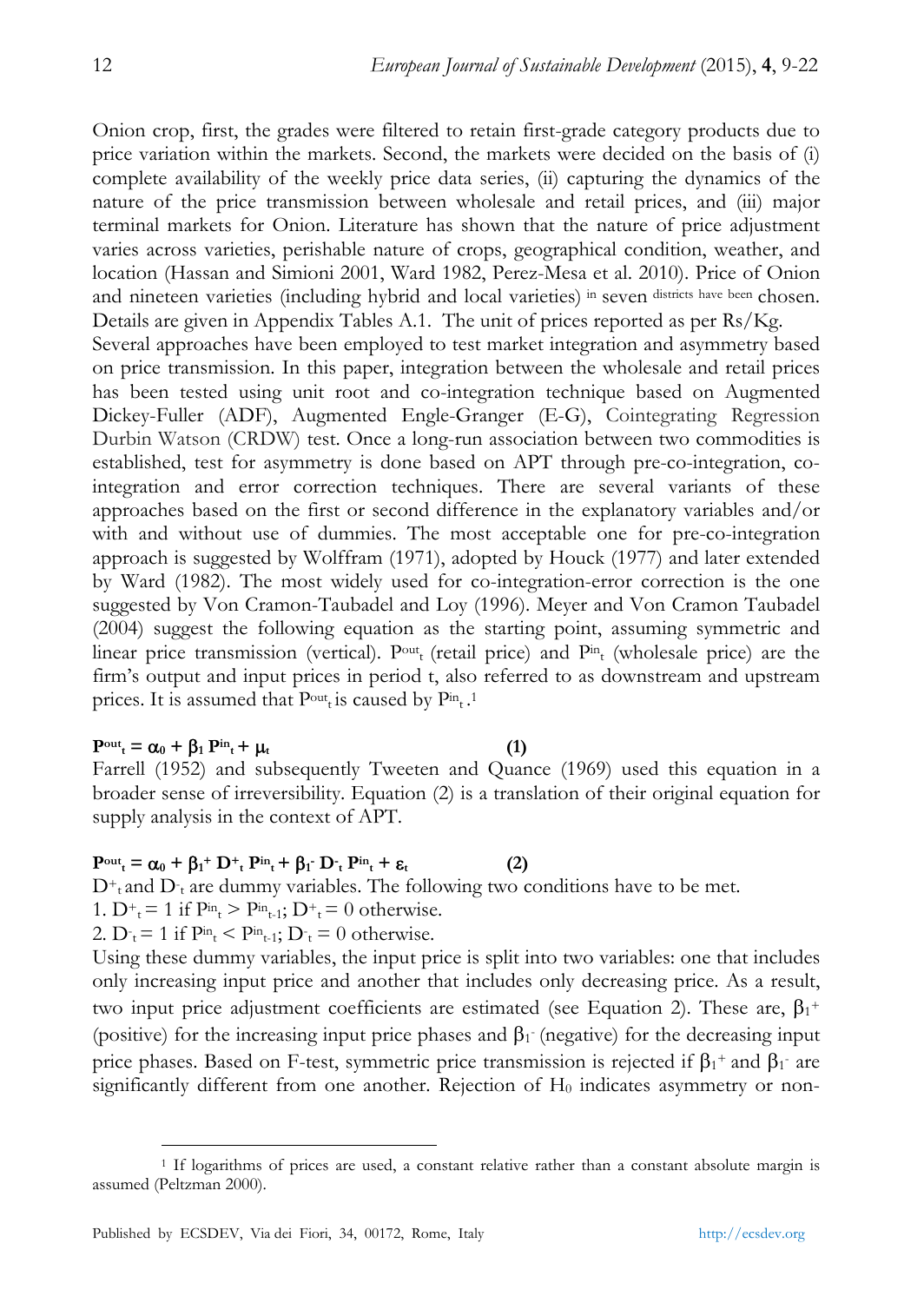reversibility in price transmission; its acceptance provides evidence of symmetry (reversibility).

Wolffram (1971) proposed another variable splitting technique that explicitly includes first difference in the equation to be estimated. Houck (1977) proposed a specification (Equation 3) that is similar to Wolffram's but is operationally clearer. It includes only the first difference of the increasing and decreasing phases of  $P<sup>in</sup>$  without summing these, as done by Wolffram (1971).

# $\Delta P_{\text{out}} = \alpha_0 t + \beta_1 + D_t + \Delta P_{\text{in}} + \beta_1 \cdot D_t + \Delta P_{\text{in}} + \gamma_t$  (3)

Ward (1982) extended Houck's specifications by including lags of the exogenous variables:

# $\Delta P^{\text{out}}$ <sub>**t**</sub> =  $\alpha_0 + \sum_{j=1}^K (\beta_1 + D^+$ **t**  $\Delta P^{\text{in}}$ <sub>**t**-j+1</sub>) +  $\sum_{j=1}^L (\beta_1 - D^+$ **t**  $\Delta P^{\text{in}}$ **t**<sub>t-j+1</sub>) + γ**t** (4)

Lag lengths K and L can differ, because there is no a *priori* reason to expect equal lag lengths for the increasing and decreasing phases of price transmission. In many studies, lags are also used to differentiate between the magnitude and speed of price transmission (Boyd and Brorsen, 1988; Hahn, 1990).2

Von Cramon-Taubadel and Fahlbusch (1994) pointed out that price series are generally non-stationary and that the 'Houck approach' may not be consistent; that by using the Engle-Granger Representation Theorem, one has to develop an alternative specification for price transmission process. They developed and applied an Error Correction Model (ECM) that incorporates asymmetric adjustment terms for testing APT. Under this approach, equation (1) is estimated first. If the test proves that the equation is not a spurious regression, then  $P^{\text{in}}$  and  $P^{\text{out}}$  are referred to as being co-integrated and this equation can be considered as an estimate of the long-term equilibrium relationship. Once the variables (two price series) are found to be co-integrated, having long-run equilibrium relationship, an ECT, i.e. lagged residuals from the estimated equation (1) is estimated. The residual series is taken in the ECM as it allows price in one stage (market) to respond to changes in price in the other stage (market) and corrects any deviations from the long-run equilibrium between the two price series that may be left over from previous periods. The ECT is then split into positive and negative components (i.e. positive and negative deviations from the long-term equilibrium  $-$  ECT $^+$  and ECT $)$  to enable test for APT as follows.

$$
\Delta P^{\rm out}{}_{t} = \alpha_0 + \sum_{j=1}^{K} \beta_j \Delta P^{\rm in}{}_{t+j+1} + \varphi \Delta T^{\rm in}{}_{t+1} + \varphi \Delta T^{\rm in}{}_{t+1} + \gamma_t \tag{5}
$$

Further, to allow for more complex dynamic effects,  $\Delta P^{\text{in}}$  in equation (5) can also be split into positive and negative components suggested by Meyer and Von Cramon-Taubadel (2004):

$$
\Delta P^{\mathrm{out}}{}_{t} = \alpha_0 + \Sigma^{K}{}_{J=1} \left( \beta^+{}_{j} \ D^+ \Delta P^{\mathrm{in}}{}_{t-j+1} \right) + \Sigma^{K}{}_{J=1} \left( \beta^{}_{j} \ D^-\Delta P^{\mathrm{in}}{}_{t-j+1} \right) + \phi^{} + ECT^+{}_{t\text{-}1} + \phi^- ECT^{}_{t\text{-}1} + \gamma_t \ \ (6)
$$

 $\overline{a}$ 

<sup>2</sup> Lag length can be decided based on Akaike's Information Criterion (AIC) criterion and the Schwarz Information Criterion (SIC). One can also proceed with lags until they are statistically significant.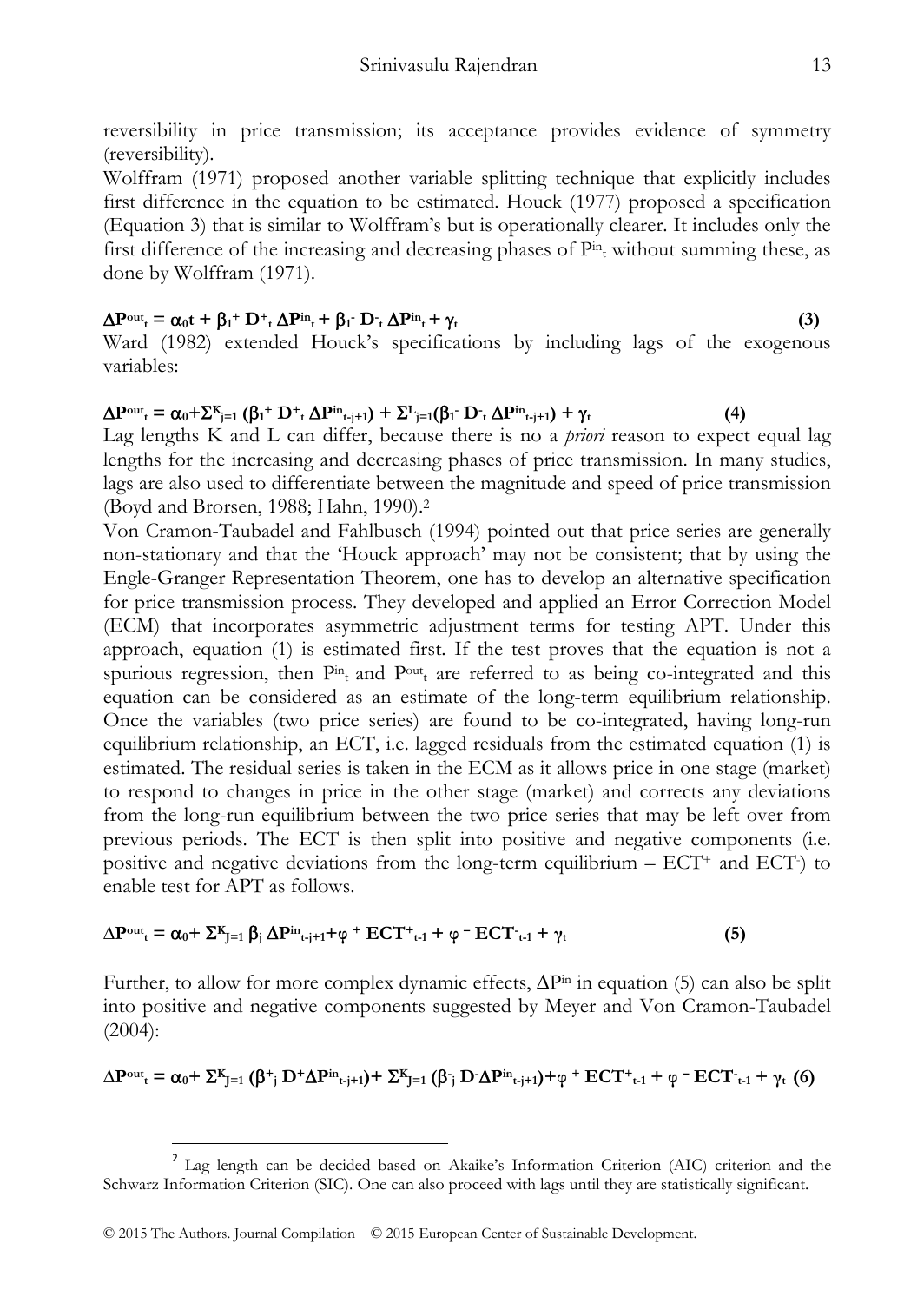While φ measures adjustment to deviations from long term equilibrium, β coefficient provides short-run dynamics. The error correction term allows price in one stage to respond to changes in price in other stage and corrects any deviations from long-run equilibrium between two price series that may be left over from previous periods. In other words, the coefficient indicates speed of adjustment of variables towards equilibrium.

It is evident that the Houck approach is nested in this ECM model. Both equations (5) and (6) are based on linear error correction (i.e. constant parameters  $\varphi^+$  and  $\varphi^-$ ), whereby a constant proportion of any deviation from the long-run equilibrium is corrected, regardless of the size of this deviation.3 Since co-integration and ECM are based on the idea of a long-run equilibrium which prevents  $P<sup>out</sup><sub>t</sub>$  and  $P<sup>in</sup><sub>t</sub>$  from drifting apart, it is possible to consider asymmetry only with respect to the speed of price transmission, but not the magnitude.4 A joint F-test can be used to determine whether the price transmission process is symmetric or asymmetric:  $H_0 = \sum_{j=1}^{K} \beta^+_{j=1} \sum_{j=1}^{K} \beta^+_{j}$  and  $\varphi^+ = \varphi^-$ . The estimation procedure could be ordinary least squares or generalized least squares.

#### **4. Results and Discussion**

The analysis is undertaken using both real and nominal prices and also seasonally adjusted price. However, the results are similar across price category; therefore the study has reported results based on real prices. Onion price is a leading cause of the persistent high food inflation in India. Onion is extensively cultivated in all seasons over a large area throughout Tamil Nadu. Talaivasal, Trichy, Coimbatore, Mettupalayam, Hosur, Chennai and Panruti are major markets for onion in Tamil Nadu.

It is seen from Appendix Table A.2a that irrespective of variety, the average wholesale price of onion varies across markets between Rs. 4.8 and 13.4 per kg, whereas the actual price ranges between Rs. 2.1 and Rs. 31.2. The lowest wholesale prices are reported in Panruti (*Bellary Poti)5* and Talaivasal *(Bellary Small)*. The highest price is reported in Hosur for *Small* variety. The highest Coefficient of Variation (CV) was reported in Hosur for *Bellary Medium* (68.5 per cent); it was the lowest in Chennai for the *Small* variety. CV indicates that the highest instability in wholesale prices prevails in Hosur; the lowest instability is Chennai. Variation is consistently higher in wholesale than in retail prices. The retailers' margin is higher in Chennai than in other markets. There is also high markup in Chennai. Clearly, the Chennai market is highly distorted. Despite a fall in the wholesale prices, the retailers in this market sell their produce at higher prices. Average

 $\overline{a}$ 

<sup>3</sup> Several studies (Capps and Sherwell 2005, Balke, Brown and Yucel 1998) have employed variants of the asymmetric error correction model by specifying and introducing in the specified equations varying lag structures, dependent variables, and possible non-linearity in price transmission by allowing higher-order polynomials of ECT to enter into ECM.

<sup>4</sup> APT with respect to magnitude means that there is a permanent difference between positive and negative episodes of transmission. This will, in the long run, cause prices to rise or fall, with the result that they cannot be co-integrated. In this context, Goodwin and Holt (1999) and Goodwin and Piggott (2001) have followed the threshold approach, which considers an intuitively appealing type of ECM in which deviations from the long-run equilibrium between two price series will only lead to price responses if they exceed a specific threshold level.

<sup>5</sup> Varieties mentioned in brackets italic format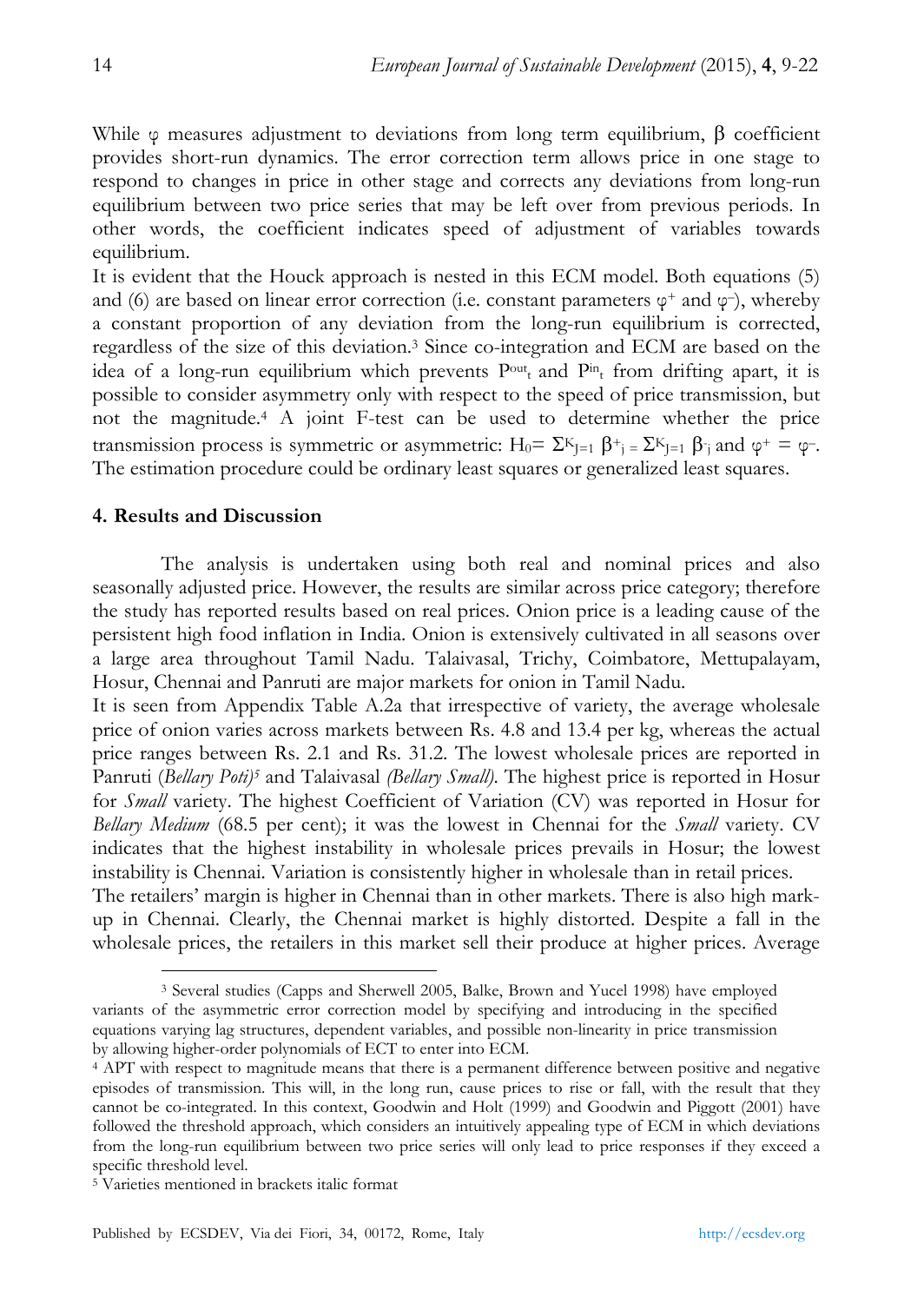wholesale price of *Small* variety is Rs. 13.0; the retail price is Rs. 24.4. In other words, these retailers earn a margin of 49.2 per cent.

The average retail price varies between Rs. 7.2 and 25.4 and the absolute retail price varies between Rs. 4.1 and Rs. 50.6. The absolute lowest prices are in Panruti; the absolute highest prices are in Chennai. *Small* variety sells for more than *Bellary* variety. The former is more in demand but its supply is less. The possibility of wastage and transport cost are also high for this variety as it is mainly procured from other states.

It is seen from Table Appendix A.2b that most of the wholesale and retail price series are integrated in the order of I(0) or I(1). Some varieties in Trichy, Talaivasal, Mettupalayam, Hosur and Panruti have been dropped for the co-integration test due to existence of non-stationary process in the series. Granger Causality Test indicates that in Talaivasal (*Bellary Big*) retail price is caused by wholesale price; in Coimbatore (*Small*) both wholesale and retail prices cause each other. In the other markets retail and wholesale prices do not cause each other. Since causality flows from retail prices to wholesales prices in Mettupalayam, this market has been dropped for the APT analysis.

Since all the markets are integrated, pre-co-integration approach has been dropped. ECM results are presented in Table 1a. The resultant elasticities are presented in Table 1b. It is seen from the results that almost all markets have positive asymmetry except Chennai market for *Nagar and Solapur* varieties. Retail prices respond to wholesale prices almost equally in Hosur (*Small*), Talaivasal (*Bellary Medium*) and Mettupalayam (*Small Medium*) but the coefficient of ECT is significant (Table 1a).  $ECT+$ , showing significant and negative sign, indicates that retail prices react more rapidly when the margin is stretched than when it is squeezed.

Only in Chennai (*Small*) market, the retailers' reaction is extremely high to D+ than to D- (Table 7.4b). Hence, the presence of strong market power is more likely in Chennai than in other markets due to possible tacit collusion among retailers. On the other hand, Hosur (*Small and Small Medium*), Coimbatore (*Small*) and Mettupalayam (*Small and Medium*) are comparatively efficient markets. Better diffusion of market information and comparatively low menu cost in these markets results in weak market power among the retailers.

#### **Conclusion and Policy Suggestions**

It is found that Chennai, Ottanchatram and Coimbatore F&V markets have high gaps between wholesale and retail prices and prices are also instable. It may in order to cover risk of loss due to the perishable nature of the produce, which is accentuated by large transaction cost which includes weak post-harvest infrastructure, imperfect price information and high transportation cost between markets. There may also be tacit collusion among the retailers to stabilize their profit (Ward 1982, Minten et al. 2010, Vasisht et al. 2008). In contrast, Hosur, Trichy, Panruti and Talaivasal markets have low price mark-up and margins. In terms of asymmetry, these districts have shown better performance for most of the vegetable crops as compared to other markets. Chennai is the most inefficient among all.

High margin at two levels of prices also points to possibility of distortion in prices which may lead to an asymmetric process in the vertical market. The speed and magnitude of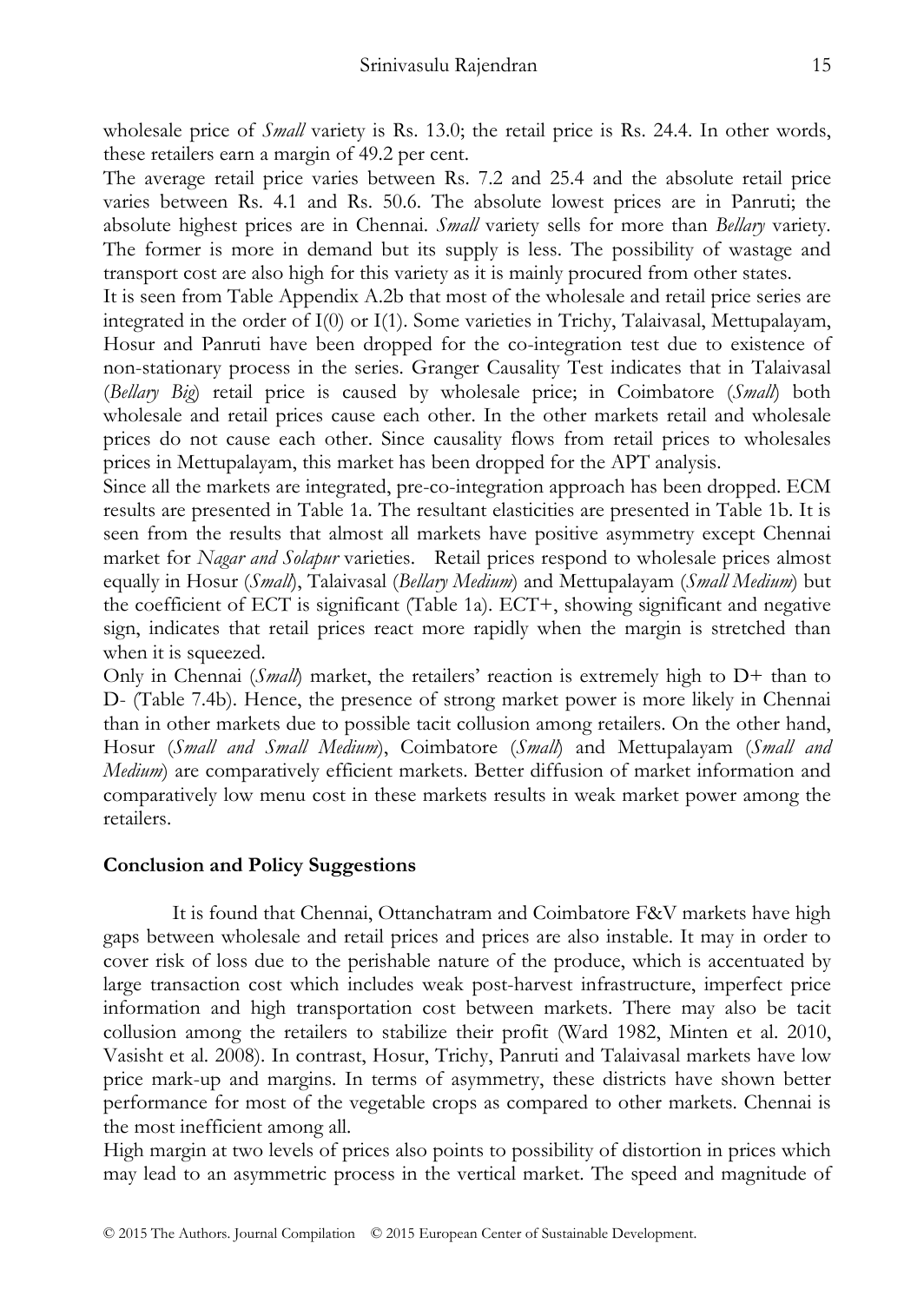price changes and also the type of asymmetry in the vertical market system has identified the presence of both positive and negative asymmetry. With respect to speed, where the markets have shown negative asymmetry, there is evidence of retail prices responding much faster to D- than to D+ (i.e.  $+D < D$ -). Where a positive asymmetry holds, the result is the opposite (i.e.  $D^+ > D$ -).

Sometimes, positive asymmetry is usually related to the retailer's bargaining power. Possible reasons for negative asymmetry are: (i) where profit margins are high, marginal decline in price may not have a major impact on profitability; (ii), they occur in markets where there is excess supply over demand, which leads retailers to sell soon even if there is a fall in price. This result is aligned with Ward (1982). This could also vary across varieties. For instance, the distortion happens mostly in hybrid varieties, which are relatively less perishable than local varieties, which are also traded largely outside and within the state. In addition, both wholesalers and retailers have market power in adjudging prices, mainly because they can store the hybrid variety. Overall results show asymmetry in the prices of onion markets. Markets in Hosur, Trichy and Talaivasal performed better, and Chennai market is found to be the most inefficient. This paper suggests that transparency in price formation is necessary at each stages of value chain system. Secondly, transaction cost in vertical marketing system must be reduced by linking each actor in the value chain through increasing access to infrastructure and markets on time.

#### **Conflict of Interest**

The author have not declared any conflict of interest.

# **References**

- Acharya SS (2004). Agricultural Marketing State of the Indian Farmer: A Millennium Study, 27 Volumes at a Glance, Academic Foundation, Ministry of Agriculture, Government of India, New Delhi
- Alderman H (1993). Intercommodity Price Transmittal: Analysis of Food Markets in Ghana, Oxford Bulletin of Economics and Statistics*,* Department of Economics, University of Oxford, 55(1): 43-64, February
- Ardeni PG (1989). Does The Law Of One Price Really Hold For Commodity Prices?, American Journal of Agricultural Economics, 71: 661–669
- Badiane O, Shively, GE (1998). Spatial Integration, Transport Costs, and The Response of Local Prices to Policy Changes in Ghana, Journal of Development Economics, Elsevier, 56(2): 411-431, August
- Baffes J (1991). Some Further Evidence on the Law of One Price: The Law of One Price Still Holds, American Journal of Agricultural Economics, 73, 1264-1273
- Balke NS, Brown SPA and Yucek MK (1998). Crude Oil and Gasoline Price: An Asymmetric Relationship?,Federal Reserve Bank of Dalles, Economic Review, First Quarter, pp. 2-11
- Barrett C (1996). Market Analysis Methods: Are Our Enriched Toolkits Well Suited to Enlivened Markets?, American Journal of Agricultural Economics, 78: 825–9
- Bathla S (2008). Agriculture Reforms and Market Integration: A Spatial Analysis of Food and Non-Food Commodities, Journal of Social and Economic Development, 10, No. 2, July-December
- Bathla S, Srinivasulu R (2011). Price Transmission and Asymmetry: An Empirical Analysis of Indian Groundnut Seed and Oil Markets, Indian Journal of Agricultural Economics, October-December, 2011
- Capps Oral Jr., Pablo S (2005). Spatial Asymmetry in Farm-Retail Price Transmission Associated with Fluid Milk Products, Paper prepared for presentation at the American Agricultural Economics Association Annual Meeting, Providence, Rhode Island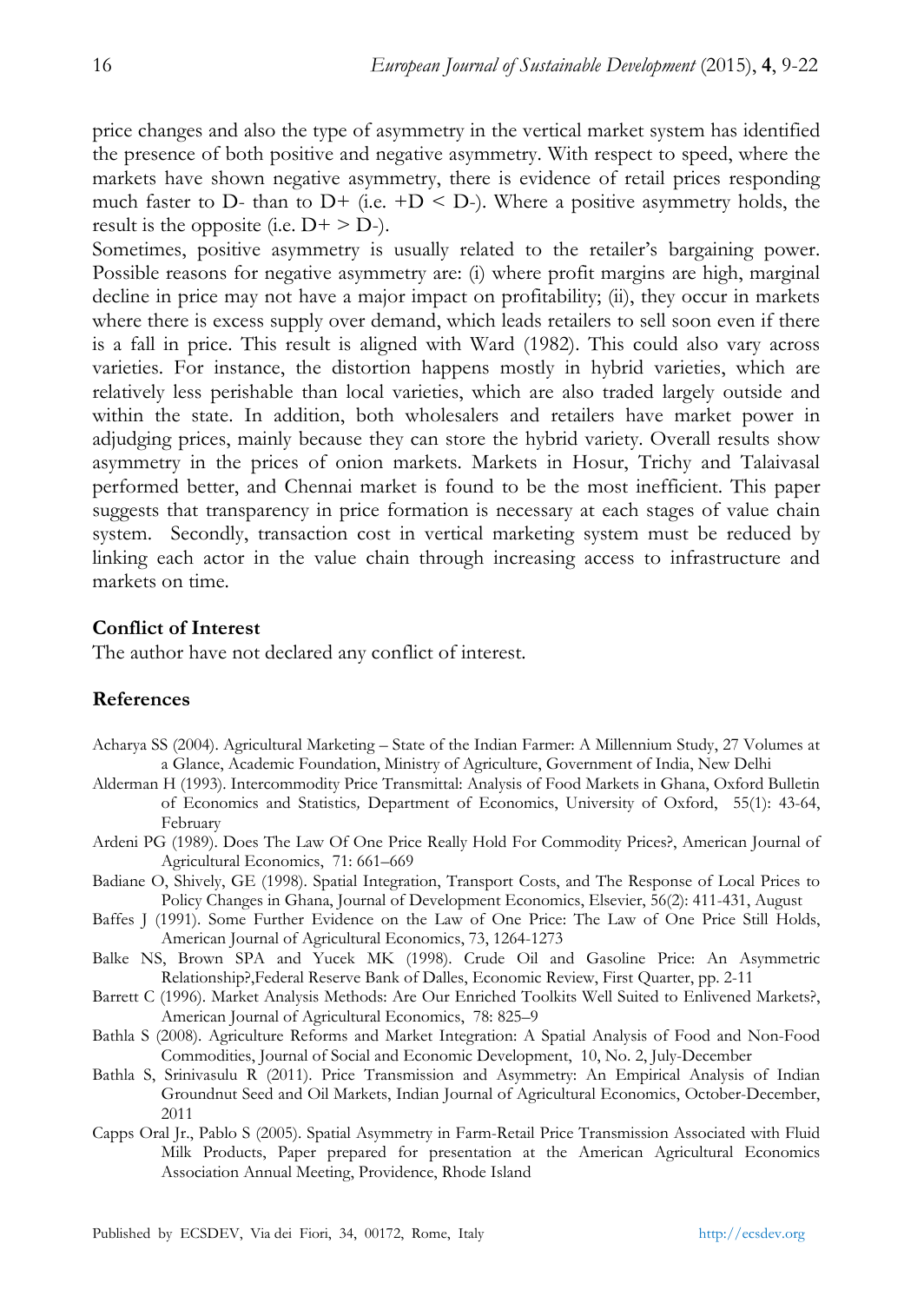- Dercon S, Ayalew L (1995). Smuggling and Supply Response: Coffee in Ethiopia, World Development, Elsevier, 23(10):1795-1813, October
- Farrel MJ (1952) Irreversible Demand Functions, Econometrica, 20:171-186
- Farrell MJ (1957). The Measurement of Productive Efficiency, Journal of the Royal Statistical Society, 120 (3): 253-281
- Goodwin B K, Holt M T (1999). Asymmetric Adjustment and Price Transmission in the U.S. Beef Sector, American Journal of Agricultural Economics, 81: 630-637
- Goodwin BK, Piggott N E (2001). Spatial Market Integration in the Presence of Threshold Effects, American Journal of Agricultural Economics, 83(2): 302-317
- Hassan D, Simioni M (2001). Price Linkage and Transmission Between Shippers and Retailers in The Frengh Vegetable Channel, Economics Working Paper Archive (Toulouse) 18, French Institute for Agronomy Research (INRA). Economics Laboratory in Toulouse (ESR Toulouse)
- Hassouneh I, Von Cramon-Taubadel, S, Serra T, Gil JM (2012). Recent Developments in the Econometric Analysis of Price Transmission, TRANSFOP (Transparency of Food Pricing). Working Paper No. 2, www.transfop.eu
- Houck PJ (1977). An Approach to Specifying and Estimating Nonreversible Functions, American Journal of Agricultural Economics, 59, No. 3 (Aug.): 570-572
- Kenney JF, Keeping ES (1962). `The -Statistics', Mathematics of Statistics, (3rd ed.) Princeton, NJ: Van Nostrand
- Kumar P (2006). Inter Commodity Price Linkage in India: A Case of Foodgrains, Oilseeds and Edible Oils, Journal of International and Area Studies, 13, No. 1, June
- Meyer J, Von Cramon-Taubadel S (2004). Asymmetric Price Transmission: A Survey, Journal of Agricultural Economics, 55 (3). 581-611
- Minten B (2010). Technology Adoption, Agricultural Productivity, and Road Infrastructure in Bhutan, Policy & Planning Division, Ministry of Agriculture and Forests, SDC-IFPRI-Bhutan Project on Agricultural and Food Policy Research and Capacity Strengthening, August
- Pavel V, Barry KG (2005). Analysis of Price Transmission along the Food Chain, OECD Food, Agriculture and Fisheries Working Papers 3, OECD Publishing
- Peltzman S (2000). Prices Rise Faster Than They Fall, Journal of Political Economy, 108: 466-502
- Perez-Mesa1 JC, Galdeano-Gomez E, Aznar-Sanchez JA (2010). Retail Price Rigidity in Perishable Food Products: A Case Study, Spanish Journal of Agricultural Research, 8(4): 895-907
- Ravallion M (1986). Testing Market Integration, American Journal of Agricultural Economics, 68, No. 1: 102-9
- Stiglitz, JE, Andrew W (1981). Credit Rationing in Markets with Imperfect Information, American Economic Review, 71: 393-410
- Tweeten LG, Quance CL (1969) Positivistic Measures of Aggregate Supply Elasticities: Some New Approaches, American Journal of Agricultural Economics, 51: 342-352
- Vasisht AK, Seema B, Singh DR, Bhardwaj SP, Prawin A (2008). Price Behaviour in Fruits and Vegetables Markets: Cointegration and Error Correction Analysis, Summaries, Indian Journal of Agricultural Economics, 63, No. 3, July-September
- Von Cramon-Taubadel, S (1998). Price Asymmetric Price Transmission with the Error Correction Representation: An Application to the German Pork Market, European Review of Agricultural Economics, 25: 1-18
- Von Cramon-Taubadel S, Loy J P (1996). Price Asymmetry in the International Wheat Market: Comment, Canadian Journal of Agricultural Economics, 44: 311-317
- Von Cramon-Taubadel S, Loy JP (1999). The Identification of Asymmetric Price Transmission Processes with Integrated Time Series, The Journal of Economics and Statistics, 218 (1-2): 85-106
- Ward RW (1982). Asymmetry in Retail, Wholesale and Shipping Point Pricing for Fresh Vegetables, American Journal of Agricultural Economics, 62: 205-212
- Wolffram R (1971). Positivistic Measures of Aggregate Supply Elasticities Some New Approaches –Some Critical Notes, American Journal of Agricultural Economics, 53: 356-356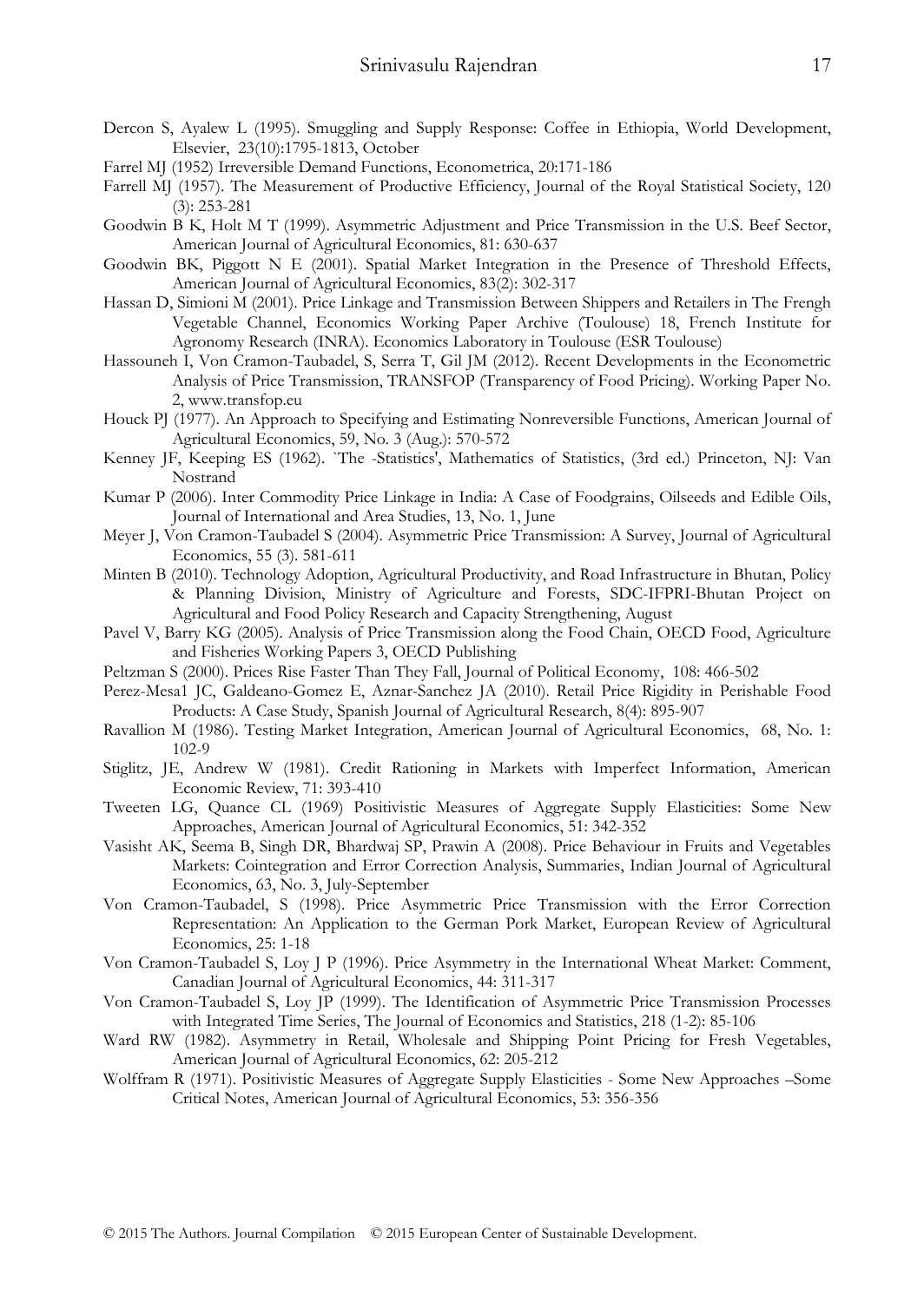|                                       |                                       |                  |            | Mett<br>u        | Mett<br>u        |                  |                  |                  |                       |                |                  |             |
|---------------------------------------|---------------------------------------|------------------|------------|------------------|------------------|------------------|------------------|------------------|-----------------------|----------------|------------------|-------------|
| Depen                                 | Ho                                    | Hos              | Coimb      | Pala             | palay            | Tri              | Talaiv           | Talaiv           | Talaiv                | Che            | Che              | Che         |
| dent<br>Variab                        | sur                                   | ur<br>Smal       | atore      | yam              | am<br>Smal       | chy              | asal             | asal             | asal<br><b>Bellar</b> | nnai           | nnai             | nnai        |
| le:<br>Retail                         | Sm                                    | 1<br>Medi        | Small      | Smal             | 1<br>Medi        | Sm               | Bellar<br>y      | <b>Bellar</b>    | y<br>Medi             | Nag            | Smal             | Sola        |
| Price                                 | all                                   | um               | Fresh      | 1                | um               | all              | Small            | V                | um                    | ar             | 1                | pur         |
|                                       | ECM                                   | Approach         |            |                  |                  |                  |                  |                  |                       |                |                  |             |
|                                       | 0.18<br>$(2.0)*$                      | 0.22             | $-0.17$    | 0.04             | 0.12             | $-0.2$           | 0.03             | 0.04             | 0.33                  | $-0.01$        | $-0.98$          | $-0.01$     |
| Const                                 |                                       | $(2.3)$ **       | $-0.74$    | 0.23             | 0.78             | $-1.47$          | 0.26             | 0.31             | $(2.1)$ **            | $-0.03$        | $(-2.1)$ **      | $-0.01$     |
| $D+$<br>Wholes                        | 1.14                                  | 1.2              | 0.78       | 1.33             | 1.12             | 1.3              | 1.5              | 1.21             | 1.26                  | 1.35           | 1.03             | 1.25        |
| ale<br>$(SR+)$                        | (33.6)<br>$)^*$                       | (26.5)           | $(6.5)*$   | (14.7)<br>$\ast$ | (15.5)           | (17.4)<br>$)^*$  | $(19.7)*$        | $(17.7)$ *       | $(18.8)$ *            | (12.0)         | $(5.1)*$         | (10.7)      |
|                                       | $\blacksquare$                        | L,               | 0.32       | ÷,               | L,               |                  | 0.2              |                  |                       | 0.09           | 0.48             | $-0.11$     |
| $D+$<br>lag1                          |                                       |                  | $(2.5)$ ** |                  |                  |                  | $(2.5)*$         |                  |                       | 0.7            | $(2.5)$ **       | $-0.76$     |
|                                       |                                       |                  |            |                  |                  |                  |                  |                  |                       | $-0.51$        |                  | $-0.3$      |
| $D+$<br>lag2                          | ۰                                     |                  |            | ٠                |                  | L,               | Ĭ.               | L,               |                       | $(-4.3)$ *     |                  | $(-2.3)$ ** |
| (Cum)<br>$^{+)}$                      | 1.14                                  | 1.2              | 1.1        | 1.33             | 1.12             | 1.3              | 1.7              | 1.21             | 1.26                  | 0.94           | 1.51             | 0.84        |
| $D-$<br>Wholes                        | 1.12                                  | 1.05             | 0.71       | 1.0              | 1.1              | 0.93             | 1.49             | 0.98             | 1.15                  | 0.64           | 0.79             | 0.55        |
| ale<br>$(SR-)$                        | (24.5)                                | $(17.9)*$        | $(5.3)*$   | $(12.0)*$        | $(12.1)^*$       | (15.8)           | $(12.1)^*$       | $(11.5)^*$       | $(14.1)^*$            | $(5.2)^*$      | $(4.6)*$         | $(3.7)$ *   |
|                                       |                                       |                  | 0.28       |                  |                  |                  |                  |                  | 0.15                  | 0.4            |                  | 0.63        |
| $D$ -lag 1                            | $\blacksquare$                        |                  | 1.97       | ÷                |                  | ä,               |                  |                  | 1.84                  | $(3.2)*$       | $\blacksquare$   | $(4.3)*$    |
| (Cum<br>-)                            | 1.12                                  | 1.05             | 0.99       | 1.0              | 1.1              | 0.93             | 1.49             | 0.98             | 1.3                   | 1.04           | 0.79             | 1.18        |
| Lagge                                 | $-0.38$                               | $-0.68$          | $-0.1$     | $-0.64$          | $-0.6$           | $-0.33$          | $-0.33$          | $-0.54$          | $-0.55$               | $-0.03$        | $-0.04$          | $-0.02$     |
| d ECT<br>$\ddot{}$                    | $(\overline{\phantom{a}}$<br>$(3.5)*$ | $(-4.7)$ *       | $-1.21$    | $(-4.6)$ *       | $(-3.8)$ *       | $(-3.4)*$        | $(-2.7)$ *       | $(-3.9)*$        | $(-4.1)$ *            | $-0.66$        | $-0.49$          | $-0.39$     |
| Lagge                                 | 0.02                                  | 0.06             | $-0.22$    | $-0.18$          | $-0.27$          | $-0.21$          | $-0.14$          | $-0.21$          | 0.09                  | $-0.06$        | $-0.28$          | $-0.12$     |
| d ECT<br>$\qquad \qquad \blacksquare$ | 0.22                                  | 0.53             | $-1.84$    | $-1.03$          | $-1.43$          | $-1.53$          | $-0.93$          | $-1.44$          | 0.65                  | $-0.8$         | $(-2.3)$ **      | $-1.48$     |
| N                                     | 104                                   | 104              | 128        | 103              | 103              | 124              | 104              | 105              | 93                    | 131            | 135              | 131         |
| F Stat                                | 583.<br>9                             | 329.1            | 27.9       | 130.9            | 128.3            | 240.<br>8        | 140.7            | 160.8            | 150.2                 | 42.5           | 17.9             | 36.0        |
| Prob<br>$>$ F                         | $\boldsymbol{0}$                      | $\boldsymbol{0}$ | $\theta$   | $\boldsymbol{0}$ | $\boldsymbol{0}$ | $\boldsymbol{0}$ | $\boldsymbol{0}$ | $\boldsymbol{0}$ | $\boldsymbol{0}$      | $\overline{0}$ | $\boldsymbol{0}$ | $\theta$    |
| R-sqrt                                | 0.96                                  | 0.93             | 0.58       | 0.84             | 0.84             | 0.89             | 0.88             | 0.87             | 0.9                   | 0.71           | 0.41             | 0.67        |
| Adj R                                 | 0.96                                  | 0.93             | 0.56       | 0.84             | 0.83             | 0.89             | 0.87             | 0.86             | 0.89                  | 0.69           | 0.39             | 0.65        |
| Root<br><b>MSE</b>                    | 0.53                                  | 0.56             | 1.25       | 0.97             | $0.8\,$          | 0.79             | 0.72             | 0.9              | 0.83                  | 1.42           | 2.42             | 1.52        |
| Joint F<br>Test:                      | 7.43                                  | 13.11            | 3.85       | 16.93            | 13.84            | 11.5             | 7.44             | 14.21            | 10.07                 | 1.38           | 4.84             | 2.21        |

# **Appendix 1**

**Table 1a: Empirical Results of APT based on ECM Approach for Onion (at 2004-5 prices)**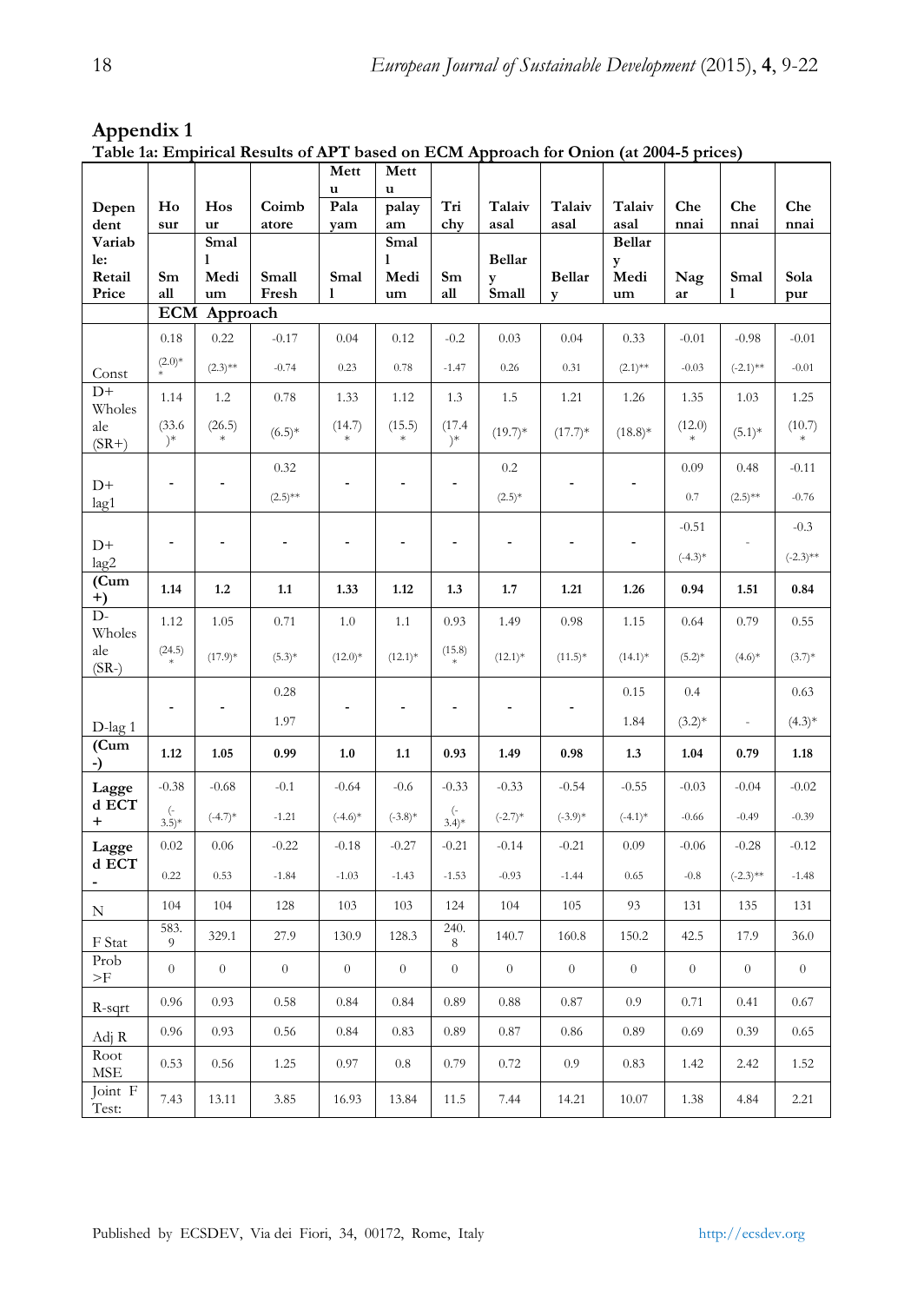| Market       | Variety             | $D+$ (SR +)       | $\sim$ 0.12 $\sim$ 0.12 $\sim$ 0.12 $\sim$ 0.12 $\sim$ 0.12 $\sim$ 0.12 $\sim$ 0.12 $\sim$ 0.12 $\sim$ 0.12 $\sim$ 0.12 $\sim$ 0.12 $\sim$ 0.12 $\sim$ 0.12 $\sim$ 0.12 $\sim$ 0.12 $\sim$ 0.12 $\sim$ 0.12 $\sim$ 0.12 $\sim$ 0.12 $\sim$ 0.12 $\sim$ 0.12 $\sim$ 0.12<br>(Cumulative LR $+$ ) | $D - (SR -)$ | (Cumulative LR -) |
|--------------|---------------------|-------------------|-------------------------------------------------------------------------------------------------------------------------------------------------------------------------------------------------------------------------------------------------------------------------------------------------|--------------|-------------------|
| Hosur        | Small               | 0.88              | 0.88                                                                                                                                                                                                                                                                                            | 0.86         | 0.86              |
| Hosur        | Small Medium        | 0.89              | 0.89                                                                                                                                                                                                                                                                                            | 0.78         | 0.78              |
| Coimbatore   | Small Fresh         | 0.50              | 0.70                                                                                                                                                                                                                                                                                            | 0.45         | 0.63              |
| Mettupalayam | <b>Bellary Pune</b> | 0.71              | 0.91                                                                                                                                                                                                                                                                                            | 0.81         | 0.81              |
| Mettupalayam | Small               | 0.92              | 0.92                                                                                                                                                                                                                                                                                            | 0.70         | 0.70              |
| Mettupalayam | Small Medium        | 0.75              | 0.75                                                                                                                                                                                                                                                                                            | 0.74         | 0.74              |
| Trichy       | Small               | 1.00              | 1.00                                                                                                                                                                                                                                                                                            | 0.71         | 0.71              |
| Talaivasal   | Bellary Small       | 0.90 <sub>1</sub> | 1.02                                                                                                                                                                                                                                                                                            | 0.89         | 0.89              |
| Talaivasal   | Bellary             | 0.87              | 0.87                                                                                                                                                                                                                                                                                            | 0.70         | 0.70              |
| Talaivasal   | Bellary Medium      | 0.83              | 0.83                                                                                                                                                                                                                                                                                            | 0.76         | 0.86              |
| Chennai      | Nagar               | 0.69              | 0.47                                                                                                                                                                                                                                                                                            | 0.32         | 0.53              |
| Chennai      | Small               | 0.53              | 0.78                                                                                                                                                                                                                                                                                            | 0.40         | 0.40              |
| Chennai      | Solapur             | 0.64              | 0.43                                                                                                                                                                                                                                                                                            | 0.28         | 0.60              |

**Table 1b: Elasticities of Price Transmission based on ECM Approach for Onion (At 2004-5 Prices)**

*\* Granger Test indicates wholesale price causes retail price.* 

*LR: Long Run; SR: Short Run* 

#### **APPENDIX 2 TABLES**

#### **Table A.1: Onion: Study period, markets and varieties**

| S.<br>$\mathbf{N}\mathbf{o}$ | Market                                 | Variety                 | Year                                                                                                             | Obs                                                                              |
|------------------------------|----------------------------------------|-------------------------|------------------------------------------------------------------------------------------------------------------|----------------------------------------------------------------------------------|
|                              | Trichy                                 | Bellary, Old Bellary    | 12/22/2008 to 04/11/20011                                                                                        | 121                                                                              |
|                              |                                        | Small, Small Grade 1    | 12/22/2008 to 05/09/2011                                                                                         | 125                                                                              |
|                              |                                        | Bellary and Bellary Big | 07/20/2009 to 07/25/2011                                                                                         | 106                                                                              |
|                              | Talaivasal<br>$\overline{\phantom{a}}$ | Bellary-Medium          | 10/05/2009 to 07/25/2011                                                                                         | 95                                                                               |
|                              | Salem                                  | Bellary-Small           | 07/20/2009 to 07/25/2011                                                                                         | 106                                                                              |
|                              |                                        | Small-New               | 07/20/2009 to 07/25/2011                                                                                         | 106                                                                              |
|                              |                                        | Bellary and Bellary Big | 07/27/2009 to 07/25/2011                                                                                         | 105                                                                              |
| 3                            | Panruti                                | Bellary-Medium          | 07/27/2009 to 07/25/2011                                                                                         | 105                                                                              |
|                              |                                        | Bellary-Podi            | 07/27/2009 to 07/25/2011                                                                                         | 105<br>104<br>104<br>104<br>130<br>105<br>105<br>105<br>105<br>134<br>137<br>134 |
|                              | Mettupalayam                           | Small                   | 08/03/2009 to 07/25/2011                                                                                         |                                                                                  |
| $\overline{4}$               |                                        | Small Medium            | 08/03/2009 to 07/25/2011                                                                                         |                                                                                  |
|                              |                                        | <b>Bellary Pune</b>     | 08/03/2009 to 07/25/2011                                                                                         |                                                                                  |
| 5                            | Coimbatore                             | Small Fresh             | 12/15/2008 to 06/06/2011                                                                                         |                                                                                  |
|                              |                                        | Bellary                 | 07/27/2009 to 07/25/2011                                                                                         |                                                                                  |
| 1<br>2<br>6<br>7             | Hosur                                  | Bellary-Medium          | 07/27/2009 to 07/25/2011                                                                                         |                                                                                  |
|                              |                                        | Small                   | 07/27/2009 to 07/25/2011                                                                                         |                                                                                  |
|                              |                                        | Small-Medium            | 07/27/2009 to 07/25/2011<br>01/05/2009 to 07/25/2011<br>12/15/2008 to 07/25/2011<br>$01/05/2009$ to $07/25/2011$ |                                                                                  |
|                              |                                        | Nagar and Nagar Old     |                                                                                                                  |                                                                                  |
|                              | Chennai                                | Small                   |                                                                                                                  |                                                                                  |
|                              |                                        | Solapur and Old         |                                                                                                                  |                                                                                  |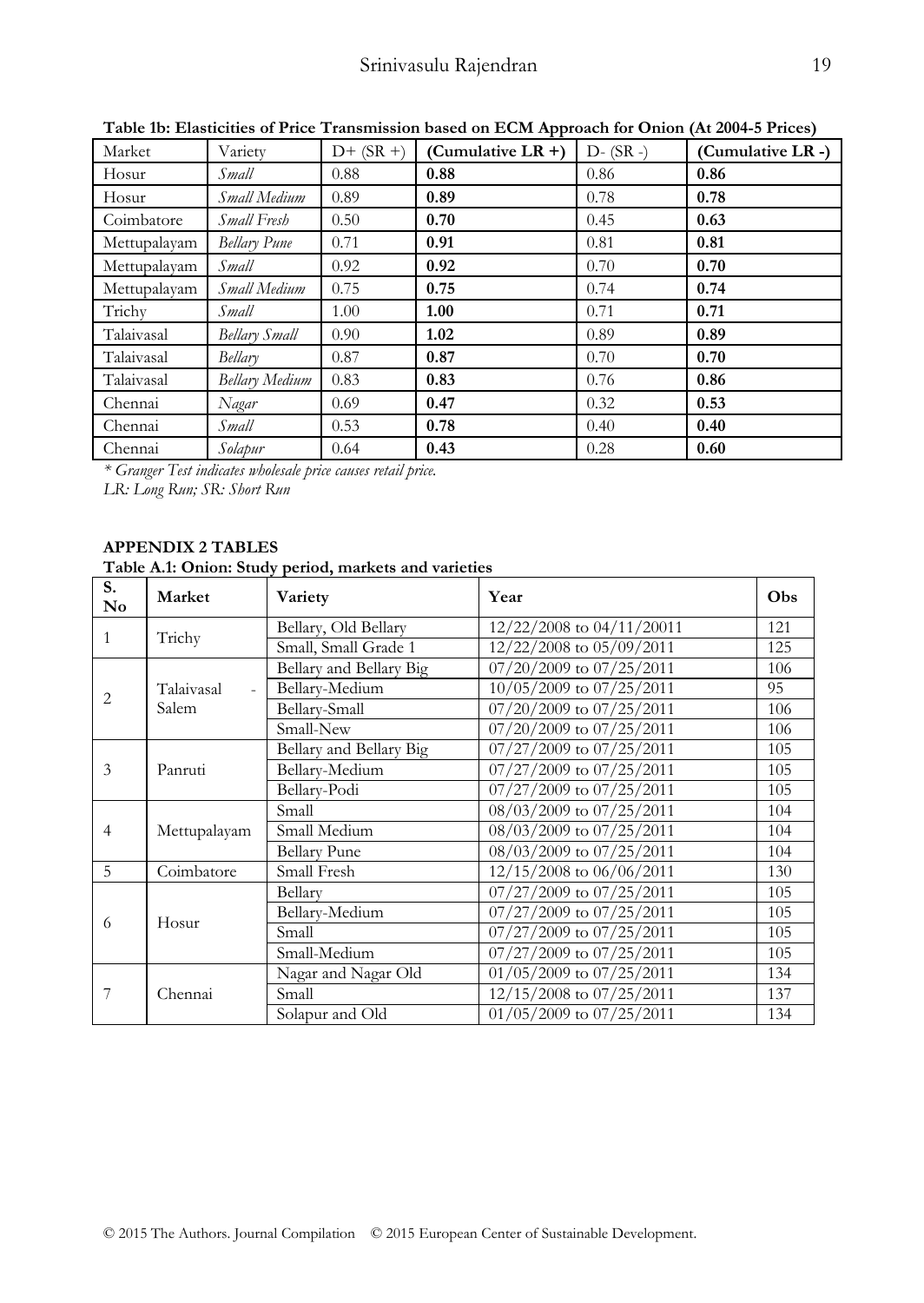|                              |                                           |             |                |      |              | Retailer's | Total Mark-up |
|------------------------------|-------------------------------------------|-------------|----------------|------|--------------|------------|---------------|
| Real Price Series            | Variety                                   | Mean        | Min            | Max  | <b>CV</b>    | Margin (%) | $($ %)        |
| Trichy                       |                                           |             |                |      |              |            |               |
| Retail                       | Bellary, Old Bellary                      | 12.8        | 6.9            | 32   | 41.9         | 24.6       | 32.6          |
| Wholesale                    | Bellary, Old Bellary                      | 9.6         | 4.2            | 24.8 | 48.1         |            |               |
| Retail                       | Small, Small Grade 1                      | 15.2        | 7.8            | 28.7 | 23.1         | 23.2       | 30.1          |
| Wholesale                    | Small, Small Grade 1                      | 11.7        | 5.4            | 20.8 | 27.2         |            |               |
| Talavasal-Salem District     |                                           |             |                |      |              |            |               |
| Retail                       | Bellary and Bellary Big                   | 14.2        | 8.7            | 41.6 | 51.1         | 28.1       | 39            |
| Wholesale<br>Retail          | Bellary and Bellary Big<br>Bellary-Medium | 10.2        | 4.6            | 31.2 | 57.5<br>49.3 |            |               |
|                              |                                           | 11.4<br>7.6 | 6.7<br>3.5     | 35.5 | 53.7         | 34         | 51.4          |
| Wholesale                    | Bellary-Medium                            |             |                | 25.5 |              |            |               |
| Retail                       | Bellary-Small                             | 8.3         | 5              | 26.5 | 51.2         | 40.2       | 67.1          |
| Wholesale                    | Bellary-Small                             | 4.9         | 3              | 15.1 | 47.0         |            |               |
| Retail                       | Small-New                                 | 15.8        | 6.2            | 35.6 | 36.1         | 45.7       | 84            |
| Wholesale                    | Small-New                                 | 8.6         | 4.4            | 14.4 | 28.7         |            |               |
| Mettupalayam - Ooty district |                                           |             |                |      |              |            |               |
| Retail                       | Small                                     | 16.2        | 8.7            | 32.2 | 28.9         | 30.6       | 44.2          |
| Wholesale                    | Small                                     | 11.3        | 5.2            | 22.4 | 34.3         |            |               |
| Retail                       | Small Medium                              | 13.6        | 7.6            | 32.7 | 38.1         | 33.1       | 49.4          |
| Wholesale                    | Small Medium                              | 9.1         | 3.9            | 25.3 | 47.0         |            |               |
| Retail                       | <b>Bellary Pune</b>                       | 13.1        | 5.9            | 34.7 | 50.1         | 28.4       | 39.7          |
| Wholesale                    | <b>Bellary Pune</b>                       | 9.3         | $\overline{4}$ | 25.7 | 55.4         |            |               |
| Coimbatore                   |                                           |             |                |      |              |            |               |
| Retail                       | Small Fresh                               | 17.8        | 9.1            | 38.1 | 28.8         | 36.2       | 56.6          |
| Wholesale                    | Small Fresh                               | 11.3        | 5.3            | 23.4 | 29.2         |            |               |
| Hosur                        |                                           |             |                |      |              |            |               |
| Retail                       | Bellary                                   | 12.3        | 6.2            | 36.7 | 54.8         | 25.6       | 34.5          |
| Wholesale                    | Bellary                                   | 9.1         | 4.1            | 28.5 | 59.2         |            |               |
| Retail                       | Bellary-Medium                            | 9.8         | 4.8            | 32.6 | 62.5         | 28.4       | 39.6          |
| Wholesale                    | Bellary-Medium                            | 7.0         | $2.8\,$        | 25.3 | 68.5         |            |               |
| Retail                       | Small                                     | 17.5        | 9.6            | 33.1 | 29.1         | 23.1       | 30            |
| Wholesale                    | Small                                     | 13.4        | 5.8            | 26.2 | 31.4         |            |               |
| Retail                       | Small-Medium                              | 14.3        | 7.8            | 27.1 | 33.1         | 25.7       | 34.6          |
| Wholesale                    | Small-Medium                              | 10.6        | 4.6            | 21   | 36.8         |            |               |
| Chennai                      |                                           |             |                |      |              |            |               |
| Retail                       | Nagar and Nagar Old                       | 17.6        | 7.4            | 50.6 | 44.6         | 49.2       | 97            |
| Wholesale                    | Nagar and Nagar Old                       | 8.9         | 3.8            | 30.4 | 56.4         |            |               |
| Retail                       | Small                                     | 25.4        | 15.9           | 41.8 | 21.8         | 48.8       | 95.1          |
| Wholesale                    | Small                                     | 13.0        | 6.3            | 25.6 | 27.9         |            |               |
| Retail                       | Solapur and Old                           | 17.7        | 7.4            | 50.6 | 43.6         | 49.1       | 96.6          |
| Wholesale                    | Solapur and Old                           | 9.0         | 3.8            | 30.5 | 55.6         |            |               |
| Panruti                      |                                           |             |                |      |              |            |               |
| Retail                       | Bellary and Bellary Big                   | 12.5        | 7.1            | 37.5 | 53.1         | 24.8       | 33            |
| Wholesale                    | Bellary and Bellary Big                   | 9.4         | 3.7            | 27.2 | 53.3         |            |               |
| Retail                       | Bellary-Medium                            | 9.7         | 5.4            | 29.6 | 50.1         | 28.0       | 38.9          |
| Wholesale                    | Bellary-Medium                            | 7.0         | 3.2            | 20.6 | 49.0         |            |               |
| Retail                       | Bellary-Podi                              | 7.2         | 4.1            | 20.7 | 47.3         | 33.7       | 50.9          |
| Wholesale                    | Bellary-Podi                              | 4.8         | 2.1            | 12.9 | 46.7         |            |               |
|                              |                                           |             |                |      |              |            |               |

**Table A.2a: Descriptive Statistics for Wholesale and Retail Real Prices of Onion (at 2004-5 prices) (December 2008 to July 2011) (Rs/Kg)** 

*\* CV stands for Coefficient of Variation (%); exchange rate 1 USD = 61.00*